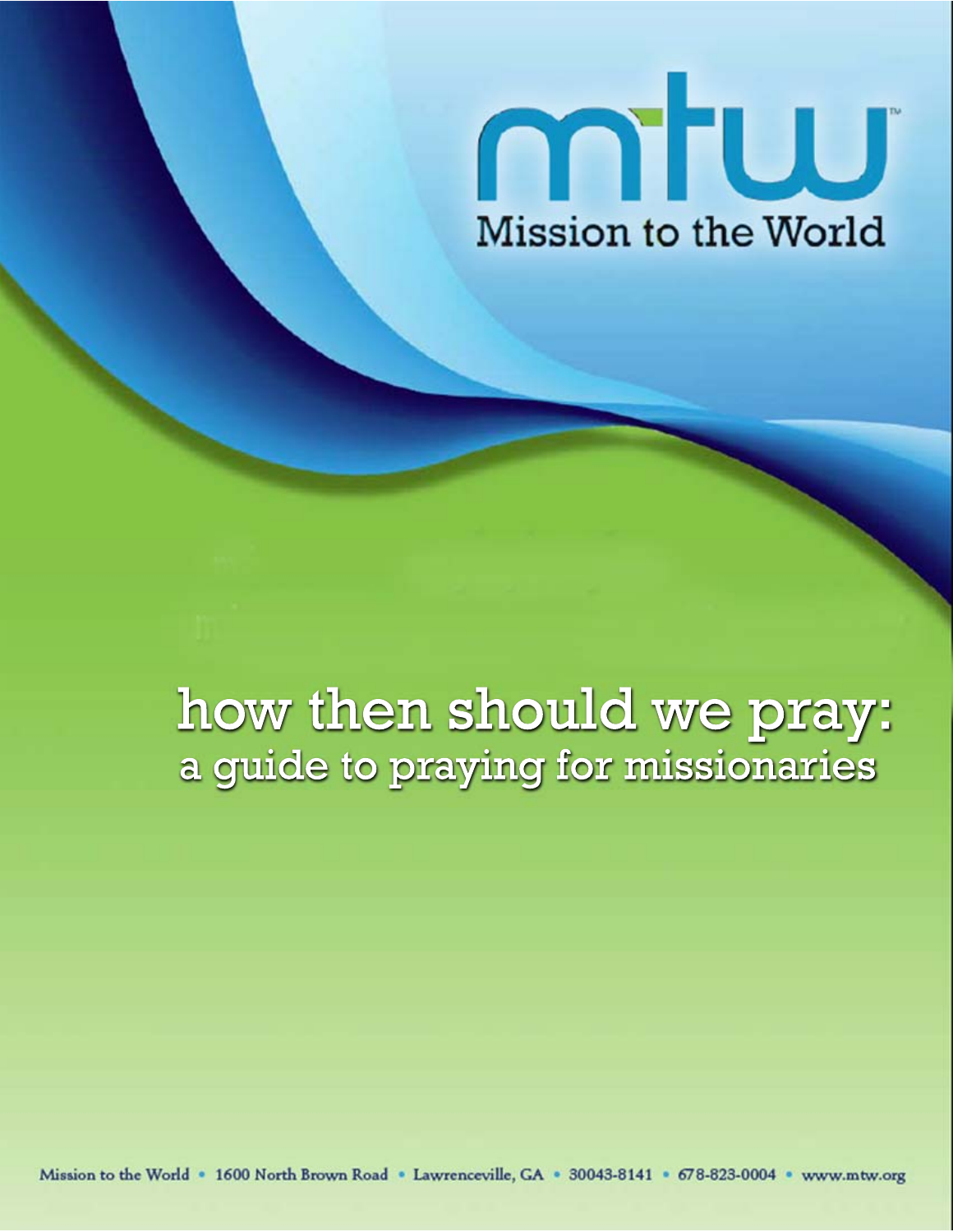# **How Then Should We Pray?**

**Have you noticed** that missionaries almost always say that their greatest need is prayer? Perhaps you sometimes think that is just what they are supposed to say—the standard missionary speech. The real issue is the money, right?

The truth is, without prayer, the money is useless. Through the ages, missionaries have known that only God can save the lost, heal the sick, or accomplish anything for His kingdom. And He chooses to work through prayer. Jesus said, "I will do whatever you ask in my name, so that the Son may bring glory to the Father. You may ask me for anything in my name, and I will do it" John 14:13-14.

How then should we pray? Is it enough to say "God bless Bill and Beth"? Praying daily for the needs of missionaries and their ministries can be difficult if we are not in close contact with them. But in order to keep our prayers fervent and consistent, drawing us into closer communion with God, we often need more specific direction.

Most missionaries, regardless of their location or ministry, have some needs in common, simply because they are missionaries. And, like all of us, missionaries are fallen people in need of God's daily grace at work in their lives.

There is a nine-week prayer guide on the following pages with one significant request for each day of the week. There is a category for each week, with a specific prayer need for each day of the week. Weeks one through five are missionary specific, while weeks six through nine are directed at missions in general. We urge you to communicate with your own missionaries so that you might know other prayer needs as well as how to apply each day's request in even more specific ways. Once you have prayed through Week Nine, you could begin again with Week One.

ىككە

*God does nothing but by prayer, and everything with it.* –John Wesley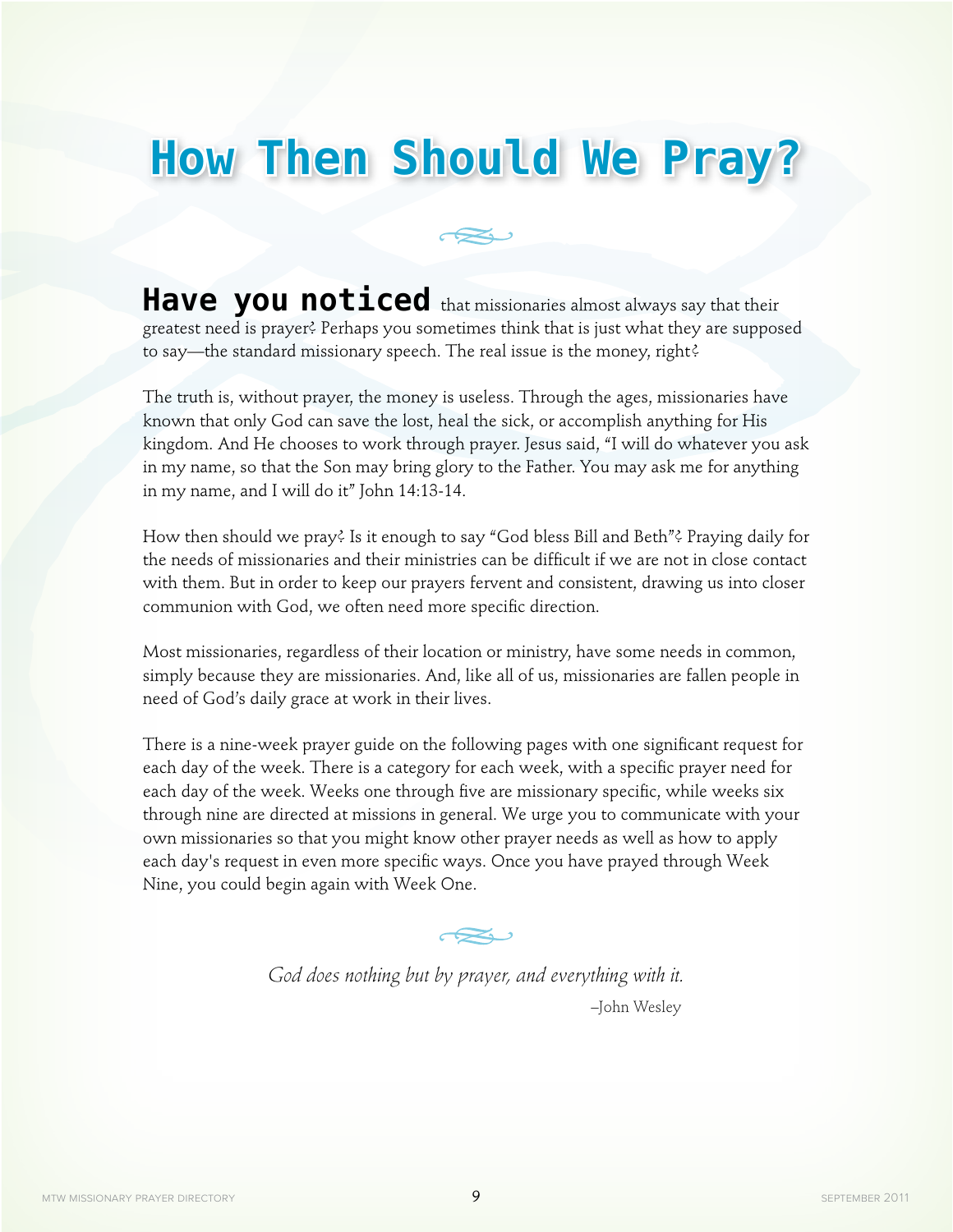# **week 1 Faithfulness in Ministry**

- 1. Gospel-driven perseverance, regardless of results; protection from discouragement and strength in persecution
- 2. Joyful service and faithful prayer for the ministry; growing love of the Church and missionaries of other denominations
- 3. Long-term faithfulness to stay the course of ministry
- 4. Many brought to faith and beginning a lifelong journey of discipleship
- 5. Wisdom and skill in mobilizing and training leaders
- 6. Continuing growth in grace, leading to a life of self-sacrificing love, repentance, humility, and faith
- 7. Heart for evangelism; boldness in taking opportunities to share the gospel

## **week 2 Building Relationships**

- 1. Effective grasp of language and ability to communicate; growing understanding of the way nationals process information, which is different from ours
- 2. Cultural adjustment, ability to fit in appropriately
- 3. Freedom in Christ to be transparent and real; willingness to accept people as they are
- 4. Deepening love for the peoples of the ministry region
- 5. Grace, humility, friendship, and love in relationships; teachable hearts
- 6. Encouragement of those in persecution
- 7. Deepening love for the poor, demonstrating mercy, doing justice

## **week 3 Protecting their Witness**

- 1. Loving and respectful team relationships, team unity
- 2. Protection from sin and Satan's attacks
- 3. Constant abiding in the Word of God; a spirit of loving obedience to the Word
- 4. Vibrant and consistent prayer life
- 5. Regular and joyful family worship, and discipling of children
- 6. Vital, growing, and deep experience of God; personal accountability for spiritual growth
- 7. Humility, flexibility, and openness to learning; protection against pride

#### **week 4 Resources**

- 1. Financial support
- 2. Good stewardship of resources
- 3. More laborers for the field
- 4. Greater numbers of short-term workers returning for long-term service
- 5. Power of the Spirit in their ministries
- 6. Faithful and effective prayer letters to prayer support base, in the midst of overwhelming ministry
- 7. An effective prayer movement in each region, team, or country for budding churches and teams

## **week 5 Home and Family**

- 1. Strong marriages and families; saving faith for all MTW children, that they would be faithful disciples
- 2. Friendships on the field
- 3. Family issues such as separation from college-age children, aging parents, and other issues at home
- 4. For missionary kids issues of transition, schooling and friends; love for team and adoptive peoples
- 5. Health, safety, and physical well-being; faithfulness in rest, fun, exercise, and eating
- 6. Safe, adequate, and affordable housing
- 7. Spiritual nourishment in a cross-cultural context where there may be no church or a small, perhaps immature, church; spiritual nurturing for their children and youth when there may be no ministry for young people